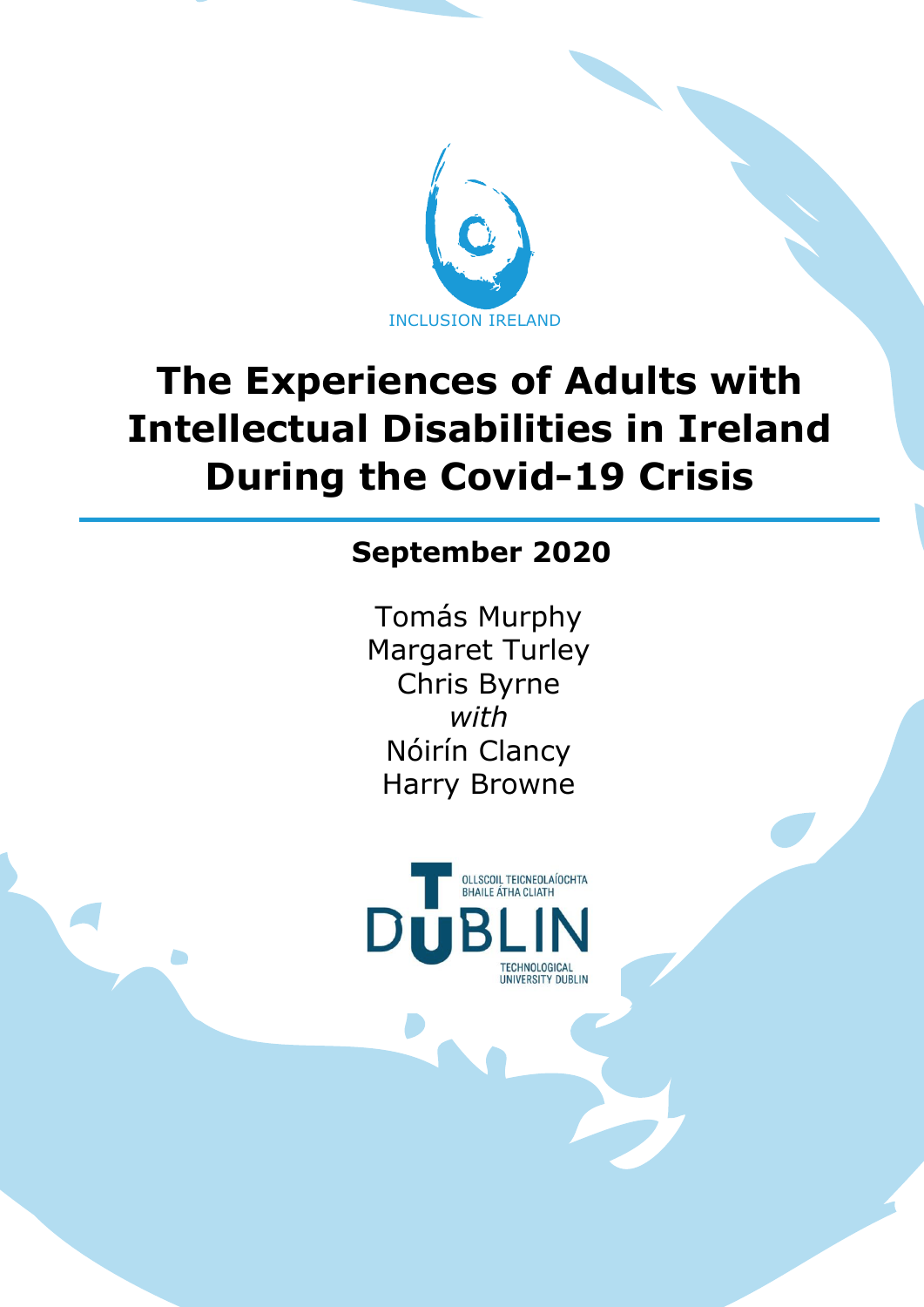#### **Easy to read summary**

This report is a summary of The Experiences of Adults with Intellectual Disabilities in Ireland During the Covid-19 Crisis.

This research was carried out by three people with disabilities with support from TU Dublin and Inclusion Ireland.

Eleven participants were interviewed by Zoom.

We asked them questions about work, supports, independence, what they liked, did not like and the information they got about Covid-19.

#### **What participants told us**

All participants had to stop working in their day services because of Covid-19.

They said not working has been very hard.



All participants said they miss meeting their family and friends at their work or day service.

Many said they were isolated. This made them feel anxious and fearful.



The levels of support participants got from day services was different.

Some got Zoom calls every week.

Others had no contact with their service.

Participants talked about ways to support themselves by walking, writing poetry and doing meditation.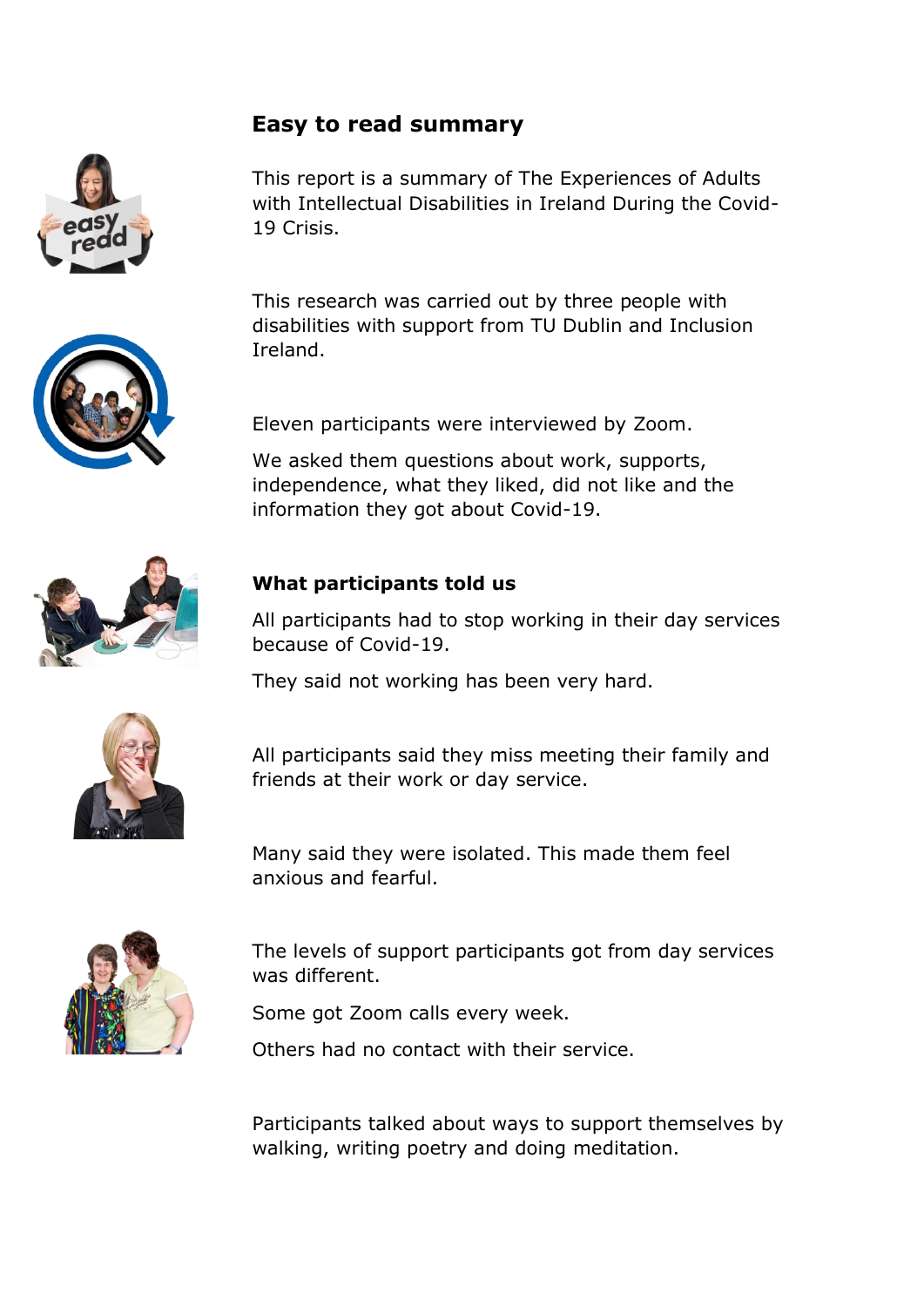



Some information was not easy to understand because it was not in an accessible format.

#### **What people liked about the lockdown**

Being able to do things online like meetings and classes on Zoom.

This helped many participants have a feeling of independence.

• Having a sleep-in because they didn't have to get up for work.

#### **What people did not like about the lockdown**

- Not being able to meet with friends and family.
- Missing opportunities like taking up studying and going on a holiday.
- Not being able to go anywhere.

#### **Recommendations:**

Before returning to work people with disabilities should know about the changes and be able to take their time doing their job.

If services close and reopen again, people with disabilities must be included in these discussions so their voice can be heard.

The Government needs to make information on Covid-19 in more accessible formats.







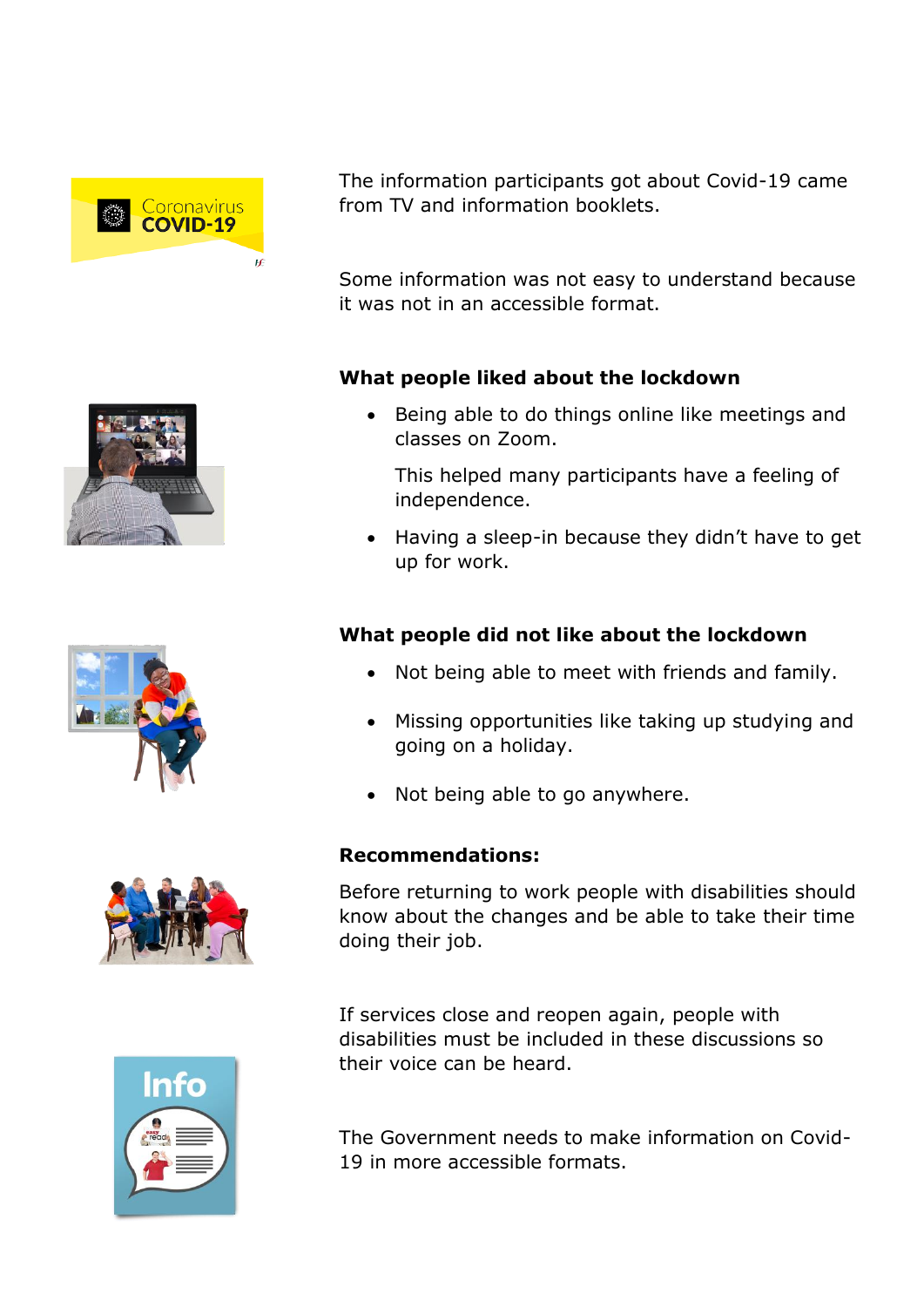# **Report contents**

# **Introduction: The Power of 11**

We interviewed 11 people for this project. All 11 people gave some great information about their experiences during the Covid-19 crisis.

Article 11 of the United Nations Convention on the Rights of Persons with Disabilities (UNCRPD) is about 'Situations of risk and humanitarian emergencies'. It says what the special duties of countries are to people with disabilities during a crisis such as Covid-19:

*States parties shall take, in accordance with their obligations under international law, including international humanitarian law and international human rights law, all necessary measures to ensure the protection and safety of persons with disabilities in situations of risk, including situations of armed conflict, humanitarian emergencies and the occurrence of natural disasters.* 

Ireland legally has to comply with the UNCRPD. In this report you can see what 11 people said about what they have been experiencing, and you can see whether Ireland has been ensuring their protection and safety, the way it promises under Article 11.

### **How we went about the project**

The research for this project was designed completely by three of us who have disabilities ourselves, Tomás, Margaret and Chris.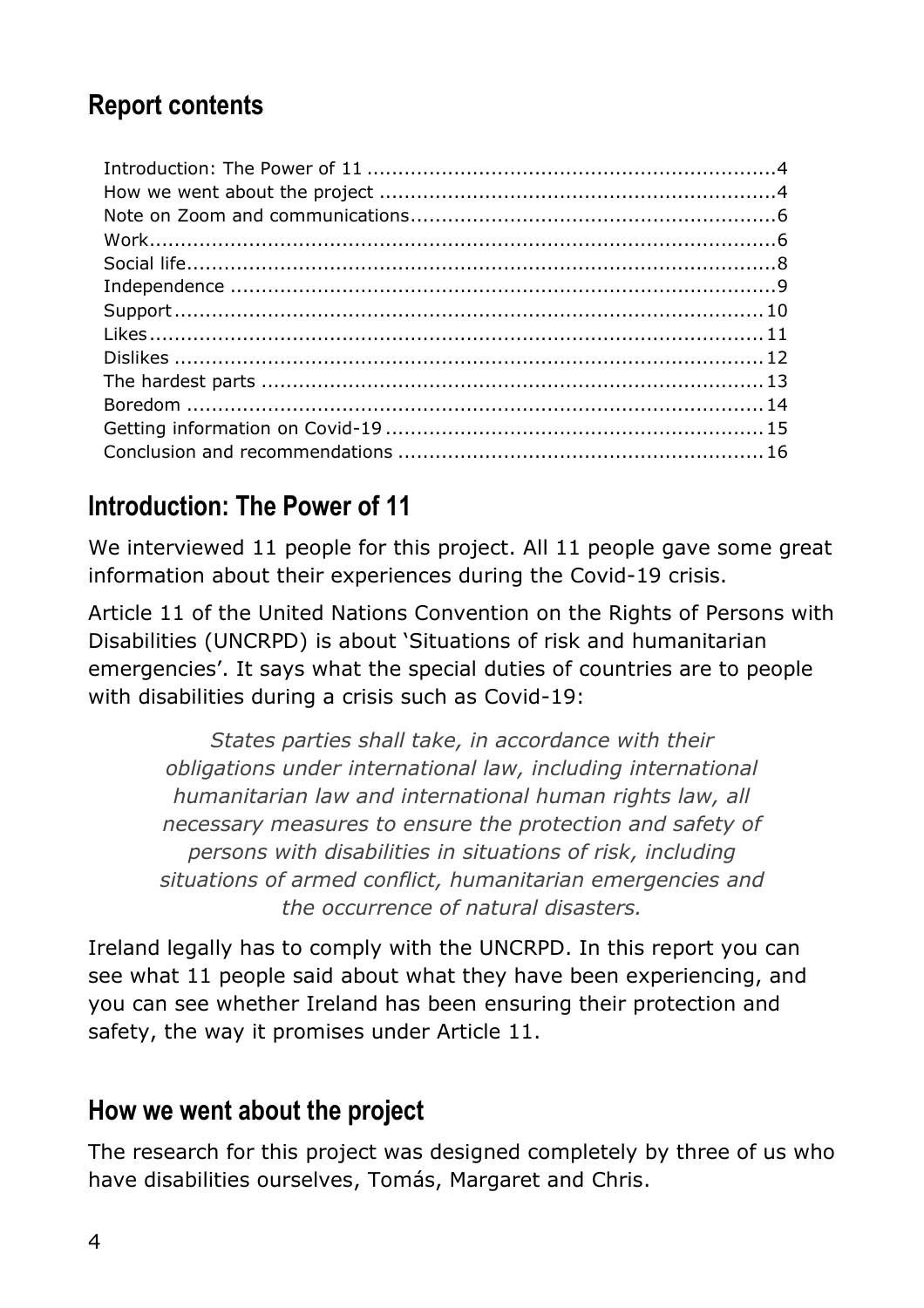We put a list of questions together about the lockdown and Covid-19. The questions were in two parts: part 1 had some general personal questions about living and work, and part 2 was questions that were more about the lockdown and Covid-19. We tested the questions in interviews with each other and improved them.

After the questions were put together we then had to find people with intellectual disabilities to interview. Tomás, Margaret and Chris, as well as Nóirín from Inclusion Ireland, all asked our different contacts that we know to find people to interview. We did not want to interview our own friends. The people that we were going to interview had to be able to use Zoom or WhatsApp or have someone who could help them use it.

We sent information about the project in Easy to Read format out to all the possible participants.

When we had our people for interviewing we had to give their contact information to Margaret and Noirin, who put a timetable together of the day and time and who was doing each of the interviews. After that Noirin or Margaret would give the information to Harry who set up the Zoom interviews for recording. Once the Zoom interviews were set up we then did the interviews.

Participants gave their consent in the interviews when we read through an Easy to Read consent form together on the Zoom screen.

The interviews took place in late June and July 2020, when the lockdown was getting a bit less restrictive.

Tomás did five interviews. Margaret and Chris did three each.

The people we interviewed were from all over the Republic of Ireland, including counties Galway, Sligo, Carlow, Dublin, Offaly and Kildare, and and they live in a variety of domestic settings. None of them was in a care setting affected directly by Covid-19. Most were affected by the long and continuing closing of day services.

Their names were Jimmy Dooner, Pat Flaherty, Sinead Gilgunn, Sarah Jane Lavin, Peggy McDonnell, Gary McCabe, Mairead McHugh, Phillip O'Donnell, Barry Olwill, Dairine O'Rourke and Kai Tiernan. We call them by their first names in this report.

The report is divided into sections but we have also used selected quotes from each participant talking about their feelings about the Covid-19 crisis throughout the document.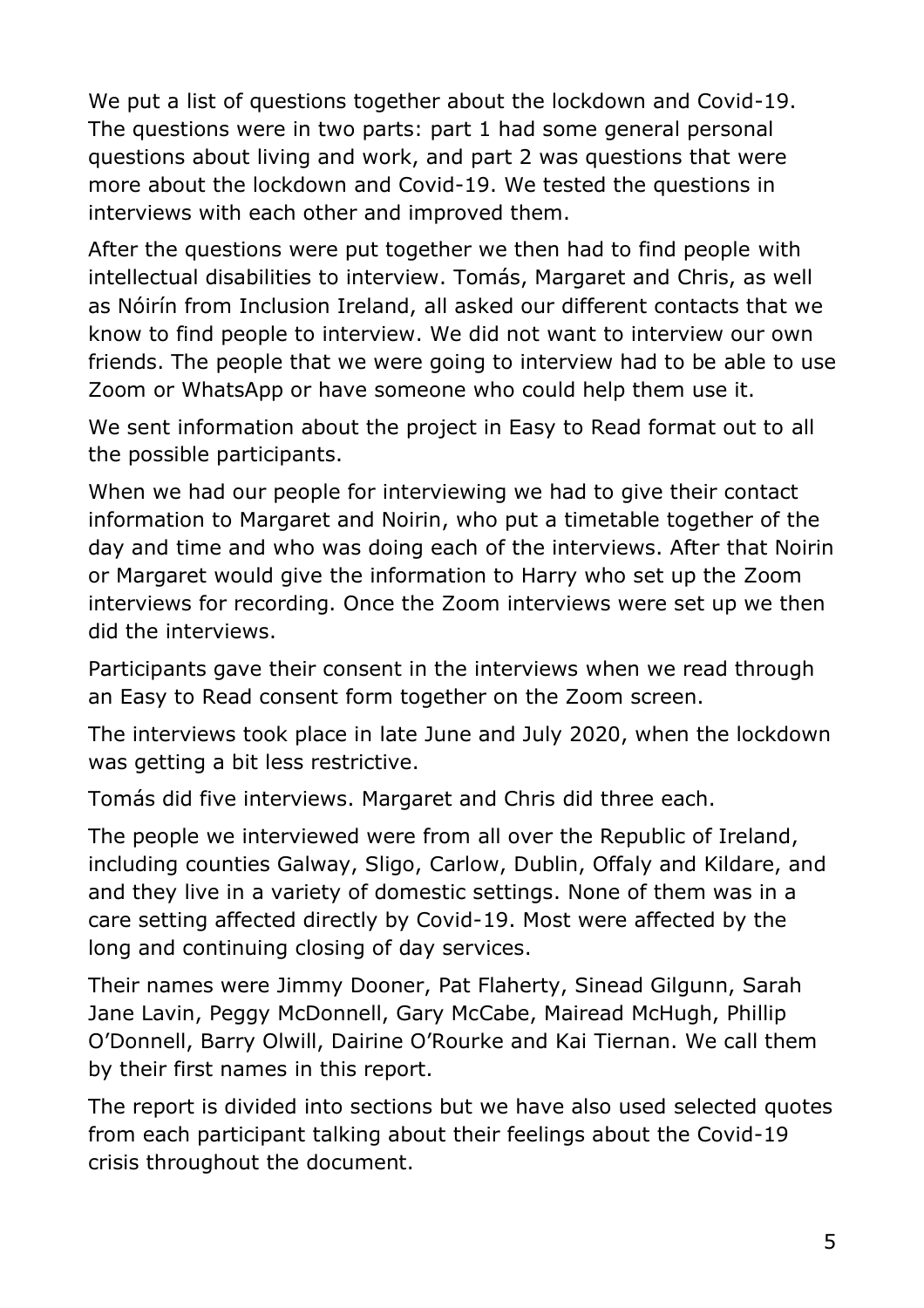# **Note on Zoom and communications**

Although we had a backup plan to use WhatsApp, Zoom turned out to be what we used for all 11 interviews.

This software, which few of us had heard of before March 2020, proved to be an important tool for us, as it has been for many people this year.

It allowed people to see and speak to each other, and made it easy to record interviews.

Some participants used Zoom at the offices of a local service or organisation. Most used it at home.

We did not speak to people with no access to this technology. There are many such people, both with and without disabilities. Their experiences of Covid-19 were probably different from the experiences of the people we interviewed.

Most of our participants said "doing Zoom" was one of the skills they acquired during the crisis. They used it to maintain friendships, family relationships and, in some cases, contacts with service providers.

The use of Zoom also highlights the fact that all our participants are verbal to at least some degree.

Also, all have some literacy skills. All of them, for example, could spell their names as the interviewer went through the consent form for the interview.

Again, these capacities are common but not universal, and some people were excluded from being interviewed because certain communications capacities, skills, access and/or supports were necessary.

# **Work**

During the Covid-19 crisis some people in the country have continued to go to work, and some have been able to work from home. Not everyone could work from home, and for people with disabilities it was no different.

The people that we interviewed all lost work because due to Covid-19 they could not go to work. Most of them had worked in centres and services for people with disabilities.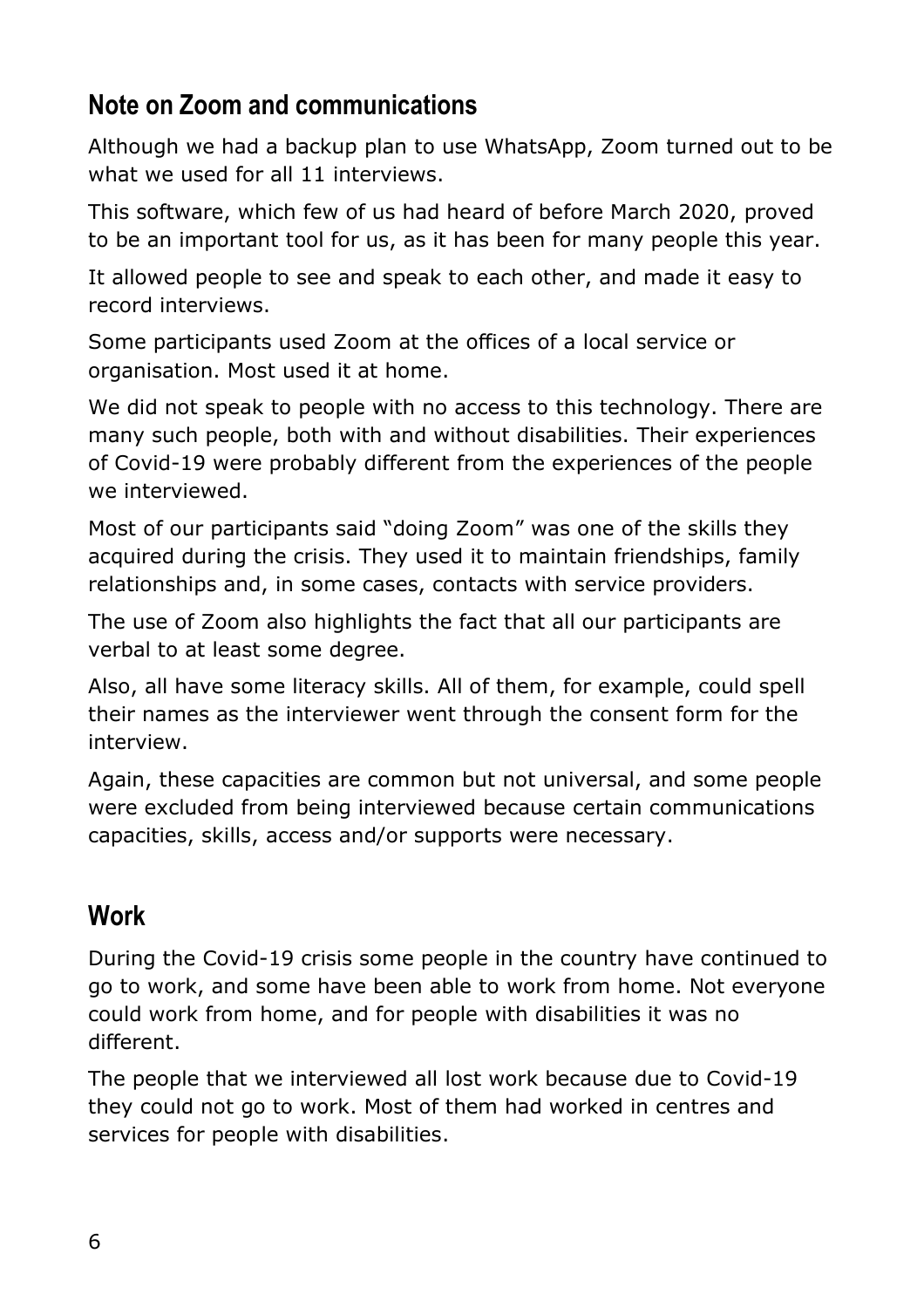Their work had included helping other service users, cooking, serving in coffee shops, and doing laundry. All of this work was stopped due to Covid-19.

Kai said the start of his internship in Trinity College Dublin was delayed until at least autumn.

Pat no longer works in a factory but has been working online for Galway Advocacy Council.

Gary said he has continued to deliver copies of the Offaly Independent in Clara.

It has been very hard for people with disabilities not working during the Covid-19 crisis.

Several people said that when they go back to work it will not be like

*'My job came to an end… my Special Olympics. My brother couldn't come for my birthday. Couldn't go out for dinner, or go for hot chocolates. And my Gaisce – had to cancel that. I was doing the Gaisce Silver Medal.'* 

#### **Dairine O'Rourke**

before Covid. It will be very different and for people with disabilities that may not be easy to understand.

Before starting back at work people with disabilities should

ask to have a look at the changes in their different workplaces and the new ways of doing the work. On their first day back at work they should take their time doing their job.

Article 27 of the United Nations Convention on the Rights of Persons with Disabilities says that people with disabilities have the right to work on an equal basis with others and *"the right to the opportunity to gain a living by work freely chosen or accepted in a labour market and work environment that is open, inclusive and accessible"*.

It says the State *"must safeguard and promote the realisation of the right to work"*. Last year, the Irish government published a 'Comprehensive Employment Strategy for People with Disabilities': its priorities include "to build skills, capacity and independence"; to "provide bridges and supports into work"; and to "make work pay".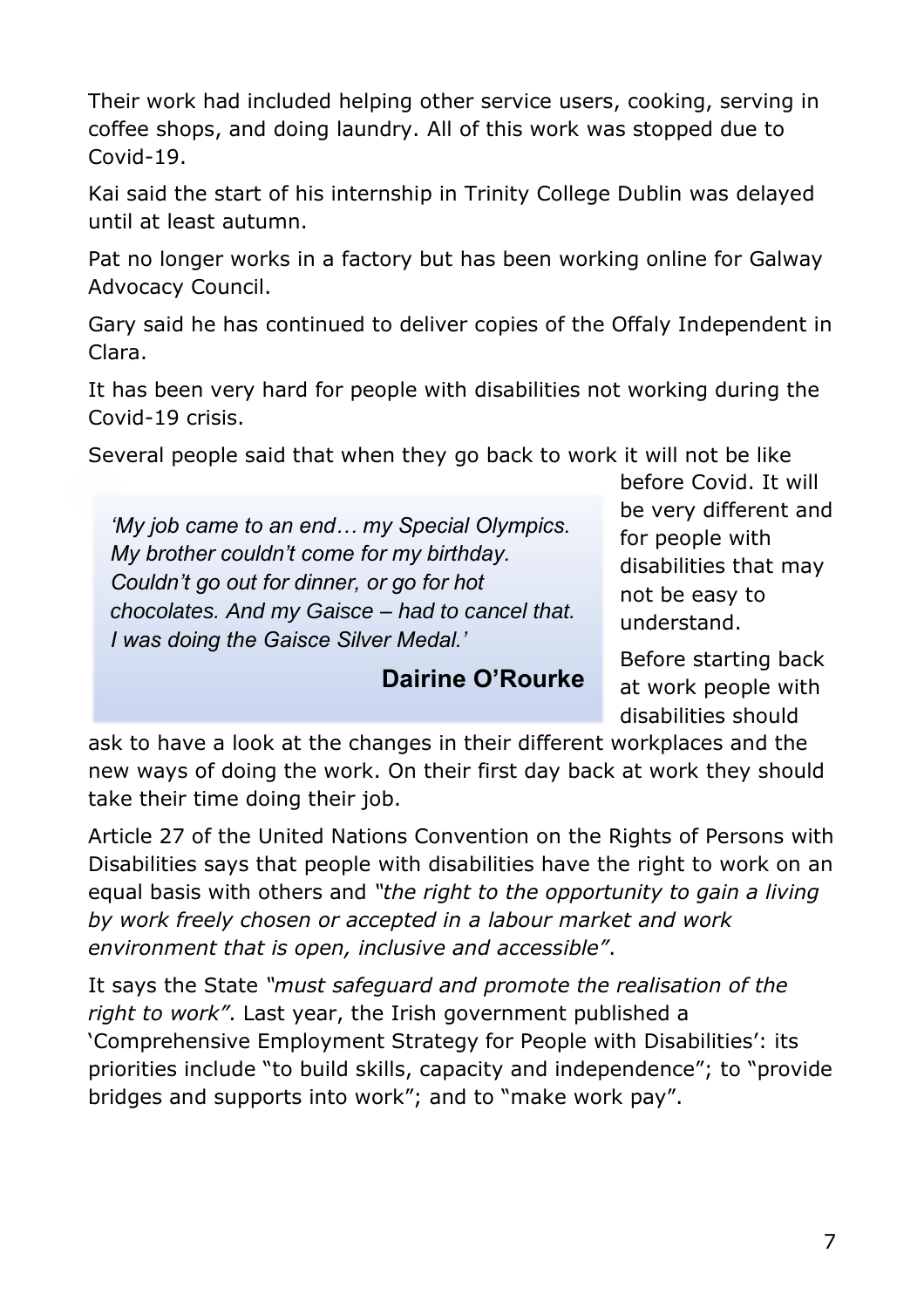# **Social life**

In the interviews we found that many participants were isolated from extended family and friends. This isolation contributed to their anxieties and fears.

*'I don't really find anything hard about the lockdown because I'm listening to the rules and obeying by the rules. I'm wearing my mask and everything… They know how to obey by the rules, people with disability, they know how to listen to the rules. But most people with disabilities, they don't listen to the rules.'*

**Barry Olwill**

They missed the social interaction with people they knew at work, in their day services and with their friends and families. They missed their sports.

For example Dairine missed her brother and dad's visits.

Pat had to stay on his own at night for the first time because his mother was in hospital and no family member or carer could stay overnight with him because of the Covid-19 restrictions that were in place. A carer did come the following morning, as he has cerebral palsy and needed some assistance. This was frightening and stressful for him at the time.

A lot of those interviewed had no connection to their work or care services. One got a Zoom phone call once a week from her work.

Sarah Jane said she felt "isolated and alone" with very little contact from people outside her home.

Mairead said she missed her job and baking with one of the staff but she liked her sleep-ins. She said she has got stressed and finds the lockdown tough.

Gary lives with his dad and keeps in touch with family and friends through social media. He has found Covid-19 very stressful: he misses weekends away, felt panicky and particularly missed a weekend in Limerick with people who had motorbikes, which he loves.

Kai said he found it tough that his internship had been delayed and he felt bored. He missed going to the city centre and going out. He was shocked at the Covid-19 news and found it all very stressful.

A lot of those interviewed said they were very sad for those who had Covid and Barry was sad for people who couldn't fly or get home – he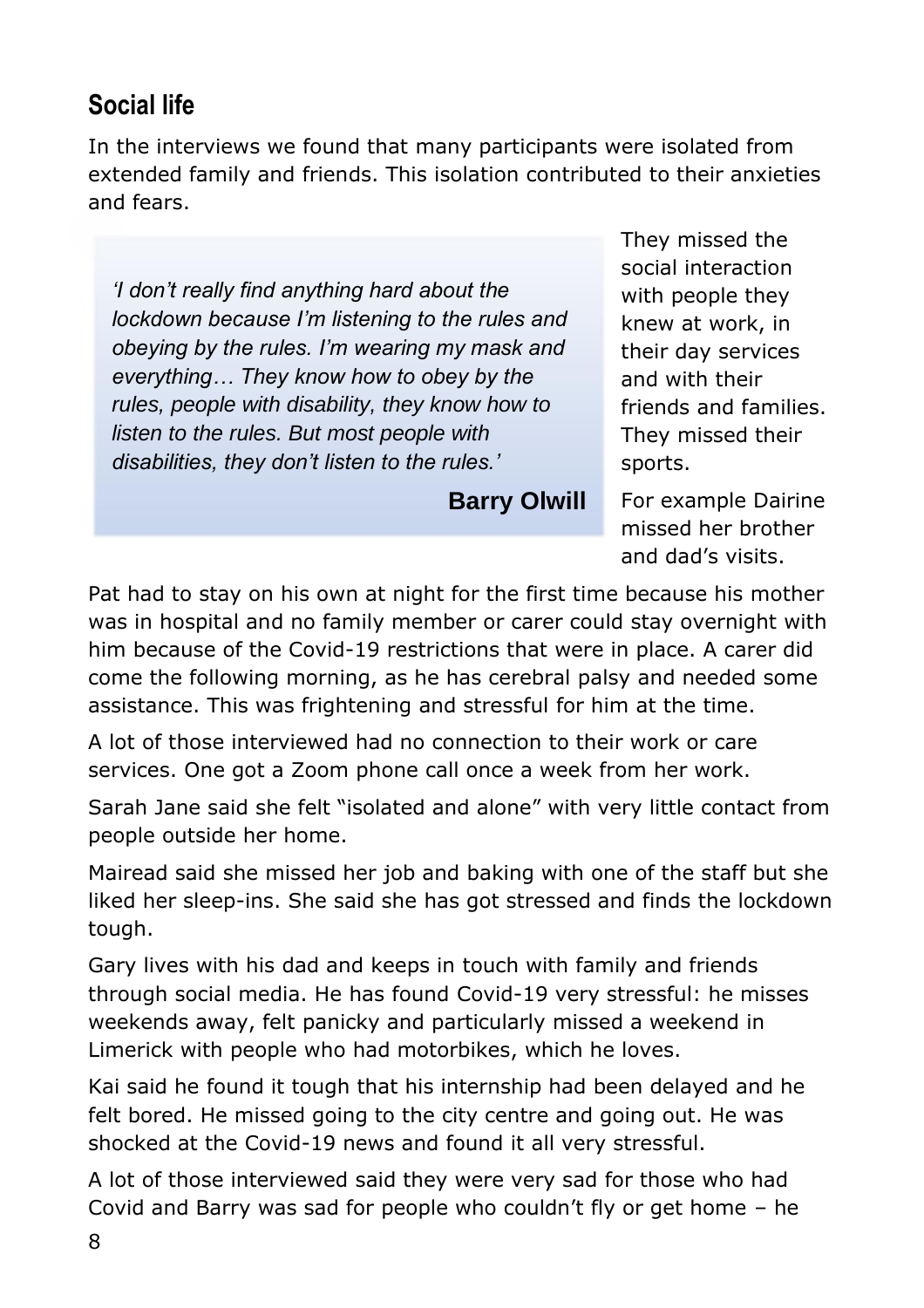himself was probably going to miss out on a trip to Canada. Peggy was sad for those who had to isolate.

Dairine was a bit worried about going out. Sarah Jane brought the dog for a walk in the park but was very careful to keep her social distance from others.

One of our research team, Margaret, has suggested that the sort of

*'It was mayhem. We couldn't get back at all with this Covid-19. I was very panicky… annoyed, upset, anxious – can't see staff, can't see friends…. It's lonely, and scary, and worried. I miss my friends, I miss my family, I miss my loved-ones. [When hearing the news about the crisis] I go mad, and pull out my hair.'*

**Gary McCabe**

arrangements that make it possible to, for example, reopen a gym in restricted ways for a few people – which makes her feel more comfortable in herself – could also be done in services and in work for people with

disabilities, and allow people to get out and see each other.

All participants said they miss the physical socialising with people from all the different parts of their lives – their work, services, sports, friends, extended family (grannies) etc. A lot of people have learned about Zoom and social media but it's not the same as meeting in person.

As we come out of lockdown, we hope that people with disabilities are given the supports they need to socialise safely with friends and family and get back into a safe routine. There should certainly be no extra delay in achieving this for people with disabilities.

### **Independence**

Participants were asked if the lockdown has made a difference to their independence – things they cannot do any more which affects their sense of independence, or things that enhance independence.

Things they cannot do included not being able to go to their day service, not being able to do activities like horse riding, swimming or meeting their friends. Many talked about simply not being able to go out and feeling worried about it. One participant spoke of sitting in the car while family members did the shopping.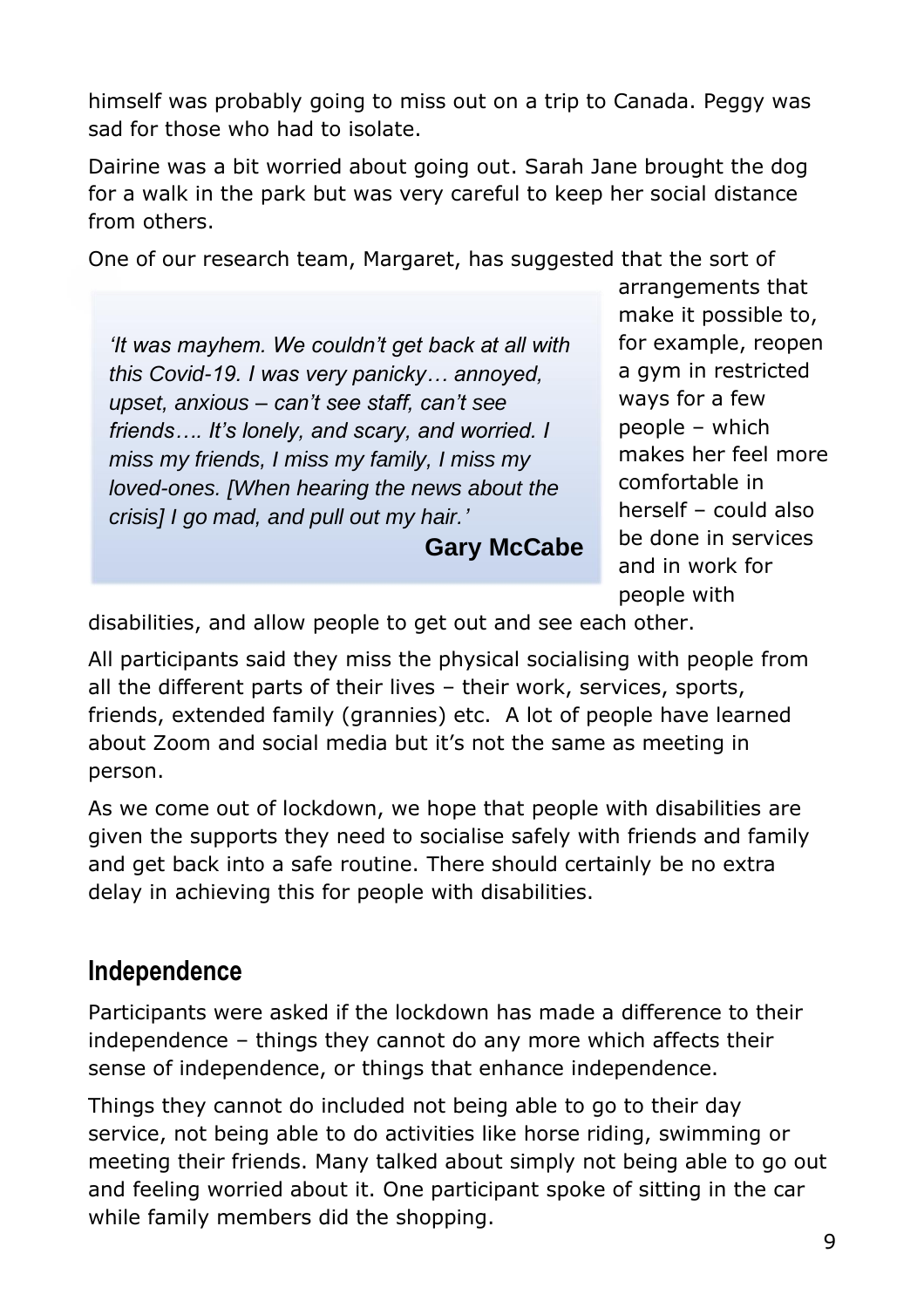For one participant, Pat, the crisis helped his independence in a way. As noted above, his mother had to go into hospital so he had to stay on his own for the first time.

*'I was doing work before this problem started about friendship: what can you do to make new friends? I came up with good stuff without the staff helping me…. I love doing the poetry, it's great like that, I'm good at doing the nice things in my head, myself… One time when I was really annoyed and cross I wrote out a long page…. I like when every second line rhymes.'* 

Some participants said their independence had not changed. "I'm still quite content at the moment anyway," Jimmy said.

"My independence is really, really good. I do the cleaning, my friend does all the

cooking, we clean up after ourselves," Barry said.

"I go out for a walk in the evening when it's quieter," Sinead said.

Being able to do things online seemed to help people's sense of independence – things like learning how to do Zoom and online classes.

**Sinead Gilgunn**

"I can set up Zoom calls myself. I couldn't do that before," Dairine said.

Maintaining or losing independence was largely dependent on people's supports and living circumstances.

# **Support**

Everyone needs support, but many people with disabilities need more support than others.

During the crisis and lockdown the government has kept saying to look out and support each other; for people with disabilities that was more important than ever.

However, some support staff in disability services have been reassigned to other work during the crisis.

Our participants have mostly had support, but have experienced different and uneven levels of support.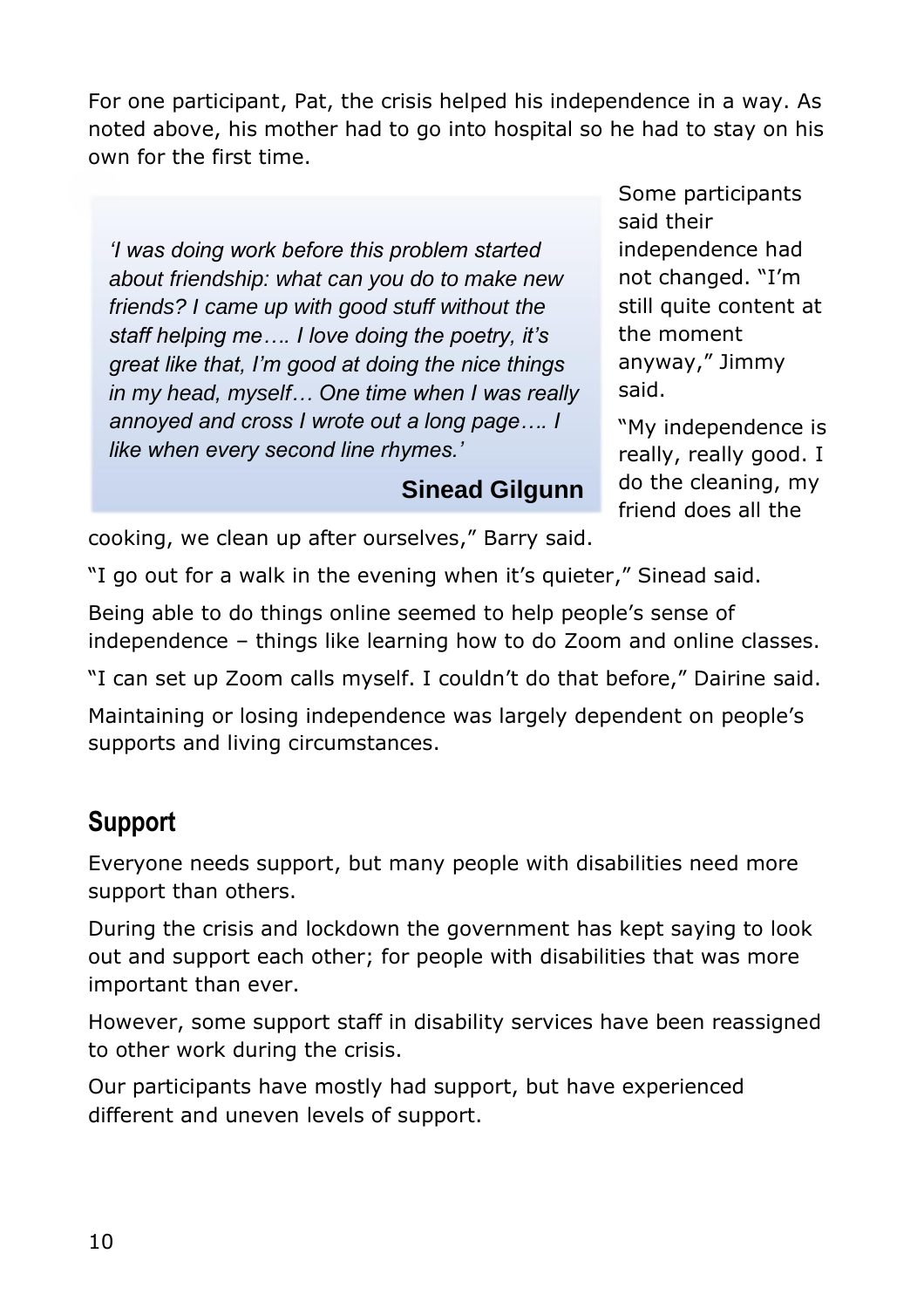Sinead said her two support workers "ring me most of the time….

*'My mother was hospitalised during lockdown for three or four days. I have supports to assist me in the morning… but it was my first time ever to live a few nights on my own. It was something I had to do, something I was nervous about it, but I had to do it because of Covid.'*

*'* **Pat Flaherty**

Sometimes we do the video call or on Messenger, they're good and helpful. Sometimes I play jokes on them and they believe me as well – if I've problem they help me."

Phillip said services

staff "support me when I need support", though he would like more. He said he was "getting plenty of support from my mother and sister".

Gary, as we mentioned in 'Work', above, has continued to deliver newspapers on a Friday during the crisis. "I have a key worker and she supports me every Friday," he said. "She came out with me last Friday to see how many businesses were closed.

"I do the paper work all by myself, flying around the block. Staff come out, we go for takeaway tea or coffee, something like that," Gary said.

Dairine gets a Zoom call once a week from a support worker.

Pat experienced a loss of support when his mother was briefly hospitalised, his "first time ever to live a few nights on my own", while Sarah Jane said she had only had her mother to support her.

## **Likes**

We asked participants if there was anything they liked about the lockdown. There were a few things people liked about it.

Two people said they liked it because they could have a sleep-in.

"I like all of it, cause you can have a have sleep in the morning and get up when you want," Peggy said.

It is not surprising that people liked their sleep-ins. Usually people with intellectual disabilities have a very routine life; this is okay for some but others like to have a choice about their daily routine. (See 'Boredom', below.)

Other things people like are the new ways of keeping in touch – they learned how to use Zoom and online classes.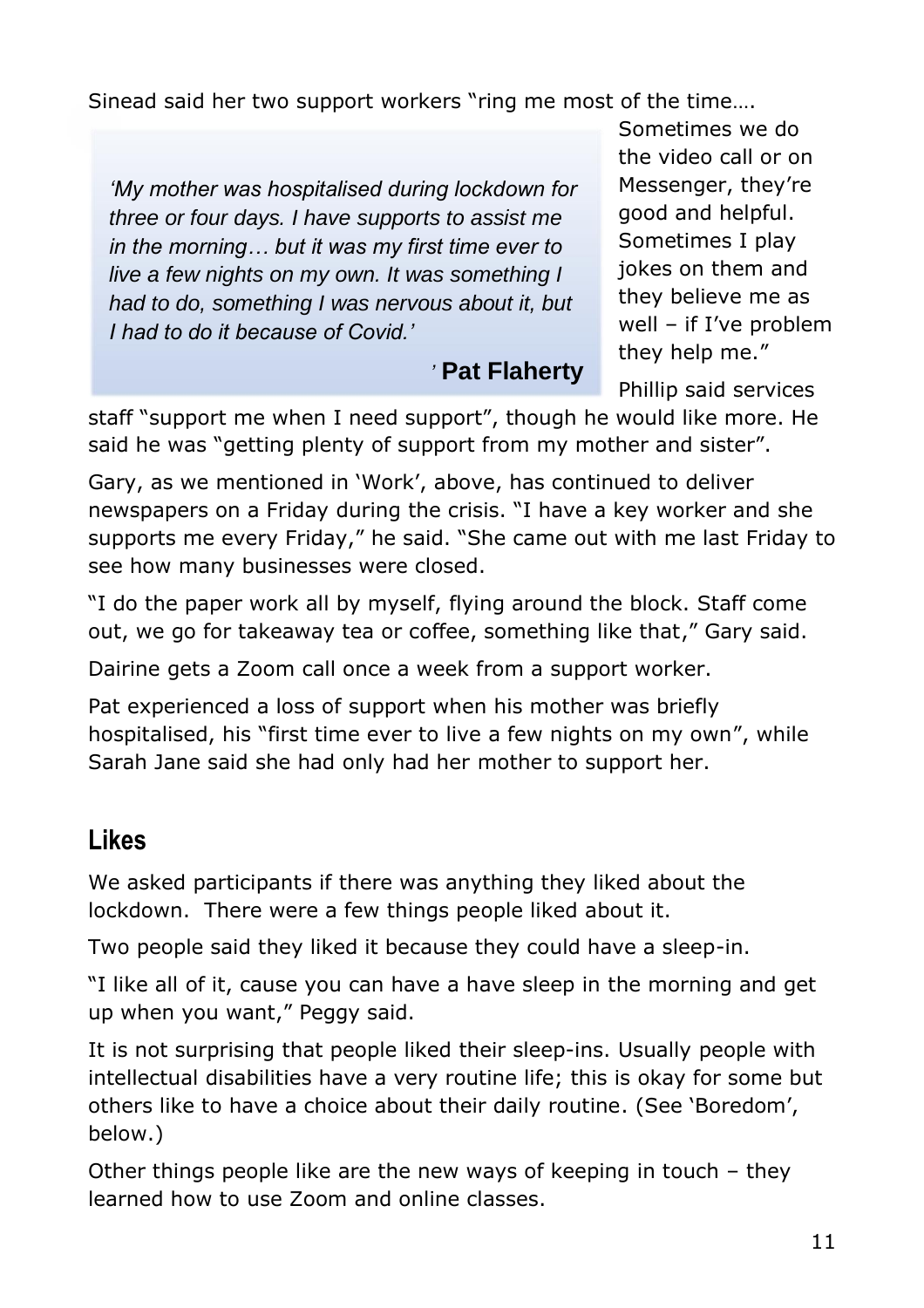"I like doing my Zooms," Dairine said. Kai said they had "good laughs" in his online classes.

# **Dislikes**

We asked participants what they don't like about the Covid-19 crisis and the lockdown in particular – their complaints were many and familiar.

For many participants not being able to go anywhere was the thing they

*'Sometimes I get sad and agitated, but then I say to myself that it's okay to feel that way…. There are certain things I can do something about, there's other things I can do nothing about. If I can do nothing about it there's no point in stressing out. … Let's face it, I've been selfisolating, cocooning, for donkey's years.'* 

### **Sarah Jane Lavin**

didn't like. This included not being able to go to their day service, or go far for a walk.

You can't go anywhere safely or in comfort," Pat said.

"It's kind of sad not having a reason to get up in the morning, waiting for

the bus to come and take us to day service," Peggy said.

"It's really really frustrating that we're not back in the day service," Barry said.

"Lockdown is really hard, Mairead said. "I'm dying to get back to work, it's been very tough."

'From the end of March to June 8th I didn't go out of the house at all, except around the green with the dog," Sarah Jane said.

For some the lockdown meant missing out on plans to travel and take up other opportunities. Sarah Jane said she and her mother were suffering because of a "lost holiday and lost money".

"I thought I would crack up because I couldn't go to Limerick," Gary said.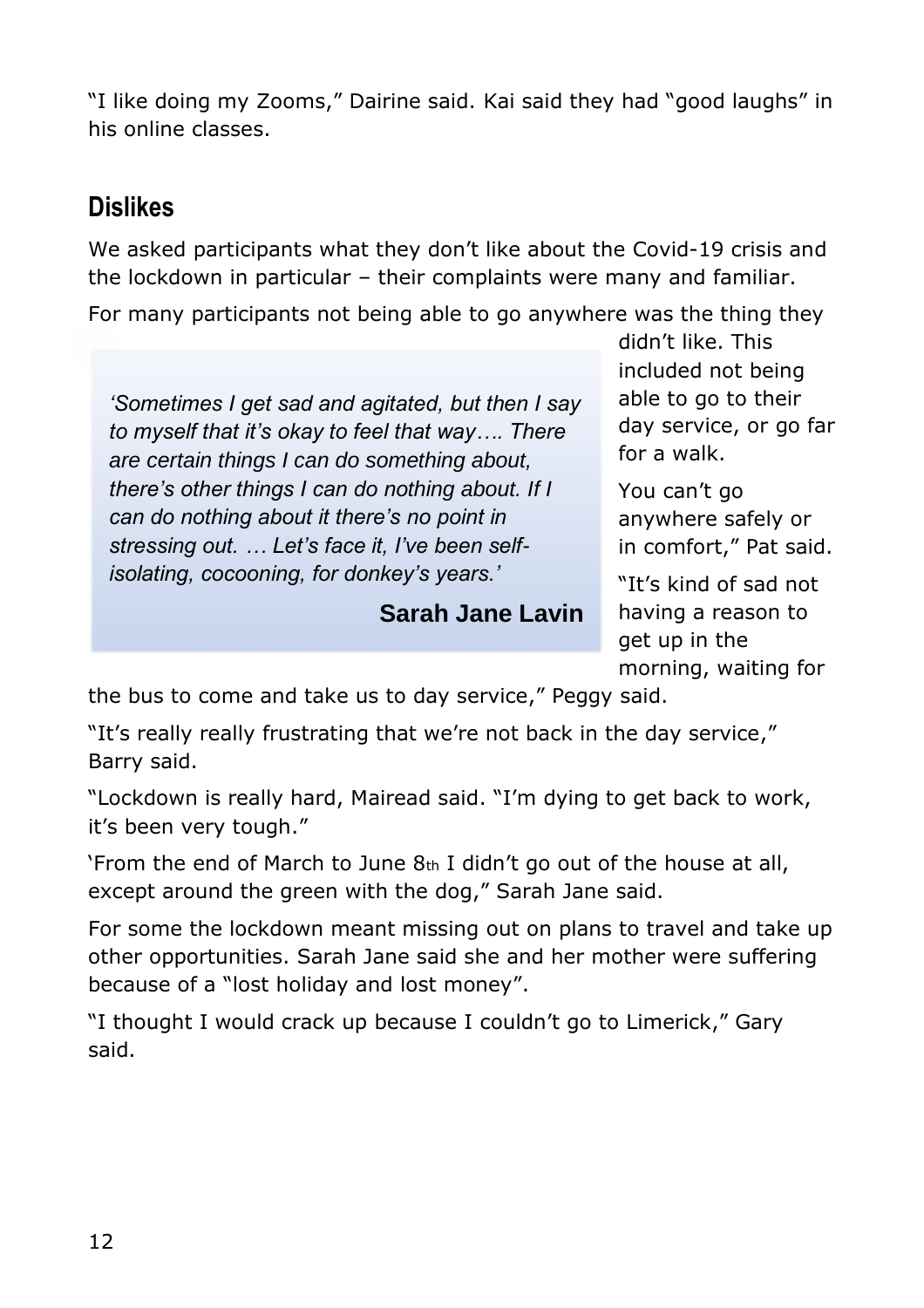*'Well, the only thing that I don't feel is for not being able to meet the other parties that I'm fairly close to and some of the family members as well. There's one or two out of the town so, and they're not coming in or out either – so other than that everything is okay.'*

**Jimmy Dooner**

"It's been tough, especially in relation to my delayed internship," Kai said.

Participants said not meeting friends was hard but also knew why it was important not to do so. "Not *'* meeting up with friends, it's hard,"

Phillip said. "But you have to do what's best for the people who have Covid-19, and stay safe."

# **The hardest parts**

We asked participants what they missed about their previous lives and what they found hardest about life during the crisis.

Participants missed many things during the lockdown. This included going to work or their day centre and doing different activities or weekends away. However, the most common thing participants missed was meeting friends and family.

"I really miss all of my friends, to talk to them, and can't wait till it's all over to give them all a big hug," Peggy said.

"I miss hanging out with friends, miss my centre, miss talking to my keyworker – but I can email him," Mairead said.

Some participants were aware that some people were more isolated than themselves. Jimmy spoke of people who are not in town but "out in the sticks" and how things could be harder for them.

Participants talked about missing getting out and about and being involved in different activities. Phillip said he missed horse riding and swimming.

Sinead missed her arts and crafts and "getting out to places… being up and being out at work".

For people with intellectual disabilities many activities and forms of work they do are part of their day service; for some this may also be the only place where they meet friends.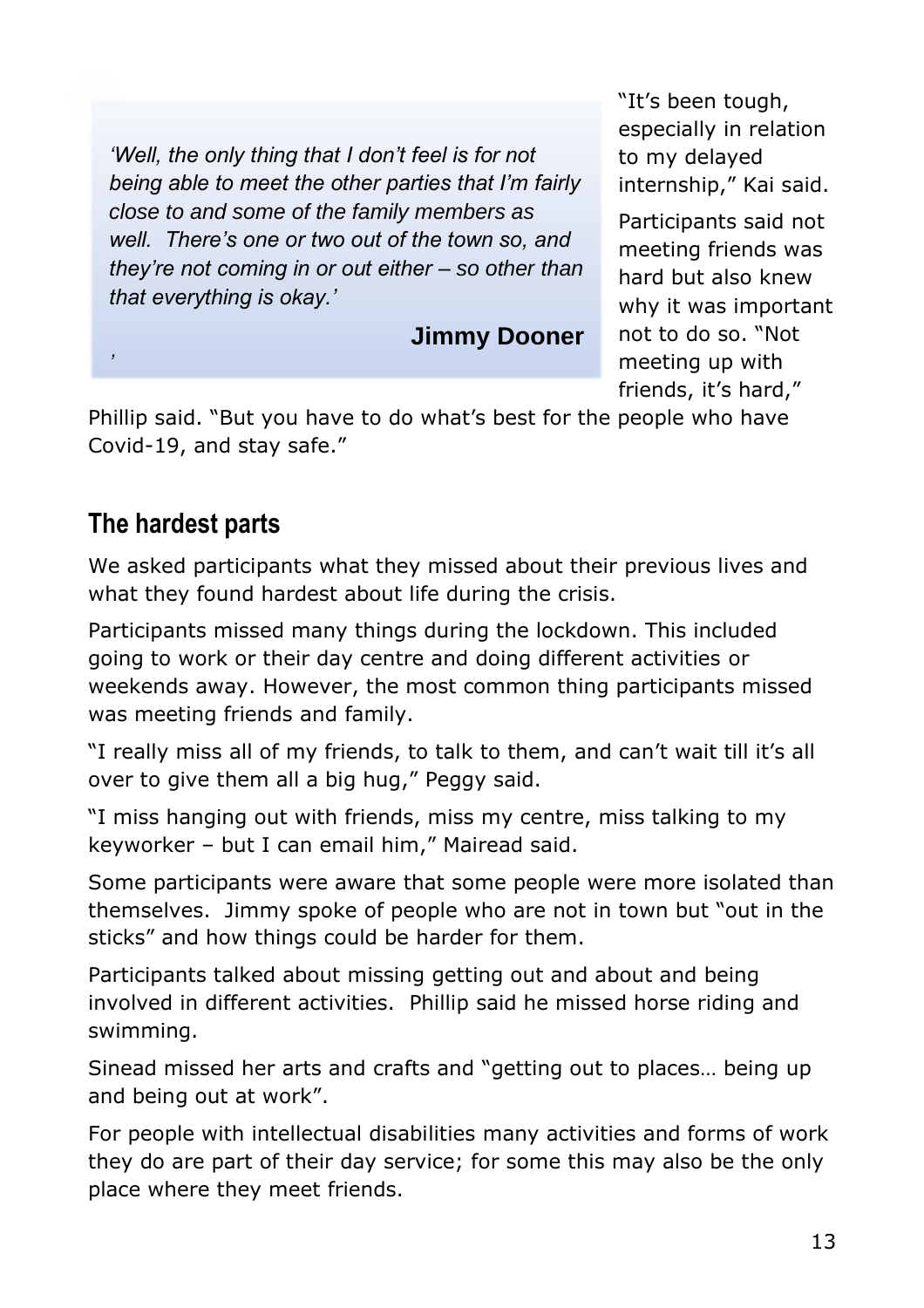As a result the day service being closed makes a big difference to their lives.

### **Boredom**

There is a perception that people with intellectual disabilities are attached to structured routine, and more prone to (and intolerant of) boredom.

*'Lockdown has changed most of my life but I will have to get on with life either with Covid or Covid not here. I can't go swimming or horse-riding and I can't go to the day service. I am sad and emotional.'*

#### **Phillip O'Donnell**

In this view, changes to routine are a source of stress and anxiety.

This is true for many people. Some members of our team have an aversion to

unstructured time and intense negative feelings about boredom.

However, people with intellectual disabilities have the same wide range of reactions to forced inactivity and breaks in routine that have been seen during the Covid-19 crisis in the broader population.

In our interviews, many participants said they missed work and services. They were much more likely to explain this in terms of missing people rather than missing routine.

Jimmy said missing work was "not too bad as I'm out in the community, so more or less meeting with a few of the people that I work with that are in the town."

Sinead said it felt different to "be on my own a lot of the time" and that she wrote poetry when she was angry.

Others did more painting, baking, and making rugs.

Peggy said: "it's kind of sad because you've nothing to look forward to getting up in the morning."

Two people, on the other hand, mentioned the pleasures of sleeping late and not facing the same old routine.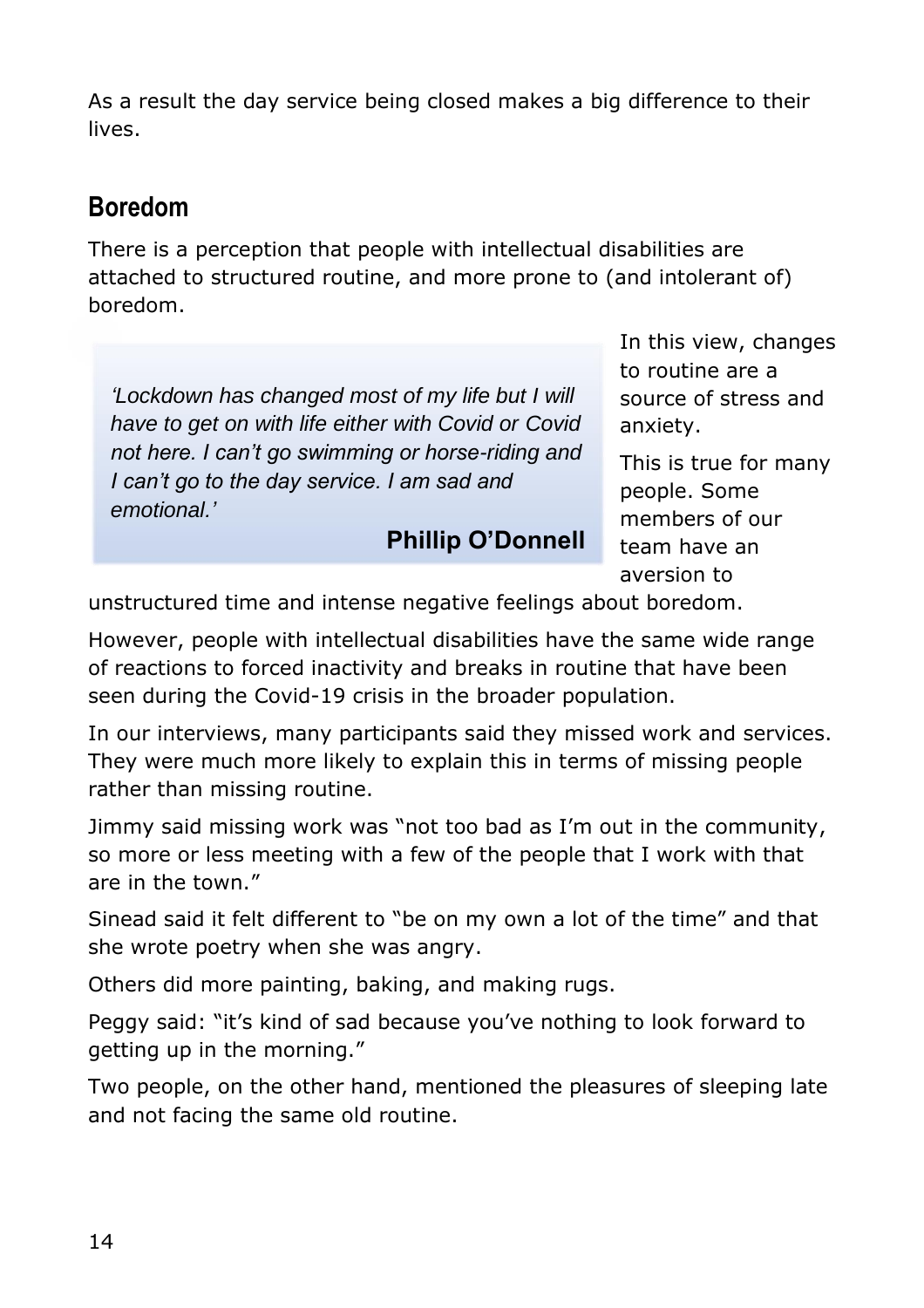Sarah Jane Lavin decided to opt out of regular classes available online

*'I really miss all of my friends, to talk to them and can't wait till it's all over to give them all a big hug. It's kind of sad because you've nothing to look forward to getting up in the morning – not waiting for the bus to come to take us to the day service.'*

### **Peggy McDonnell**

through her service because "the stuff was for five-yearolds they were giving  $US''$ .

There is a high level of knowledge and concern about Covid-19 among the research

participants. This means that most of them are aware that they cannot expect a simple restoration of old routines in the near future.

A return to workplaces and day services with new routines, and new arrangements of people and spaces, may be a source of anxiety for some. (See 'Work', above.)

# **Getting information on Covid-19**

Most participants said they were getting information on Covid-19, mostly from news (TV and to a lesser extent radio) and the internet. Some participants mentioned government information booklets.

The crisis "has woken us all up," Jimmy said. "We're getting the information – and at least by abiding by it, we'll get over it anyway."

Pat said that for a time early in the crisis he got very agitated as he followed the daily Covid-19 numbers closely.

All participants strongly agreed, however, that the Government needs to make the COVID-19 information in more Easy to Read form – with images.

For example, there should be more pictures on how to put on a mask. "There needs to be more information on masks, how to do them," Sarah Jane said, adding that she and her mother had been wearing them in shops through most of the crisis.

Picture-based information would help people to understand more generally about the virus.

Peggy, who has worked with many people with disabilities, said "some of them doesn't understand. Some of them do and some of them doesn't,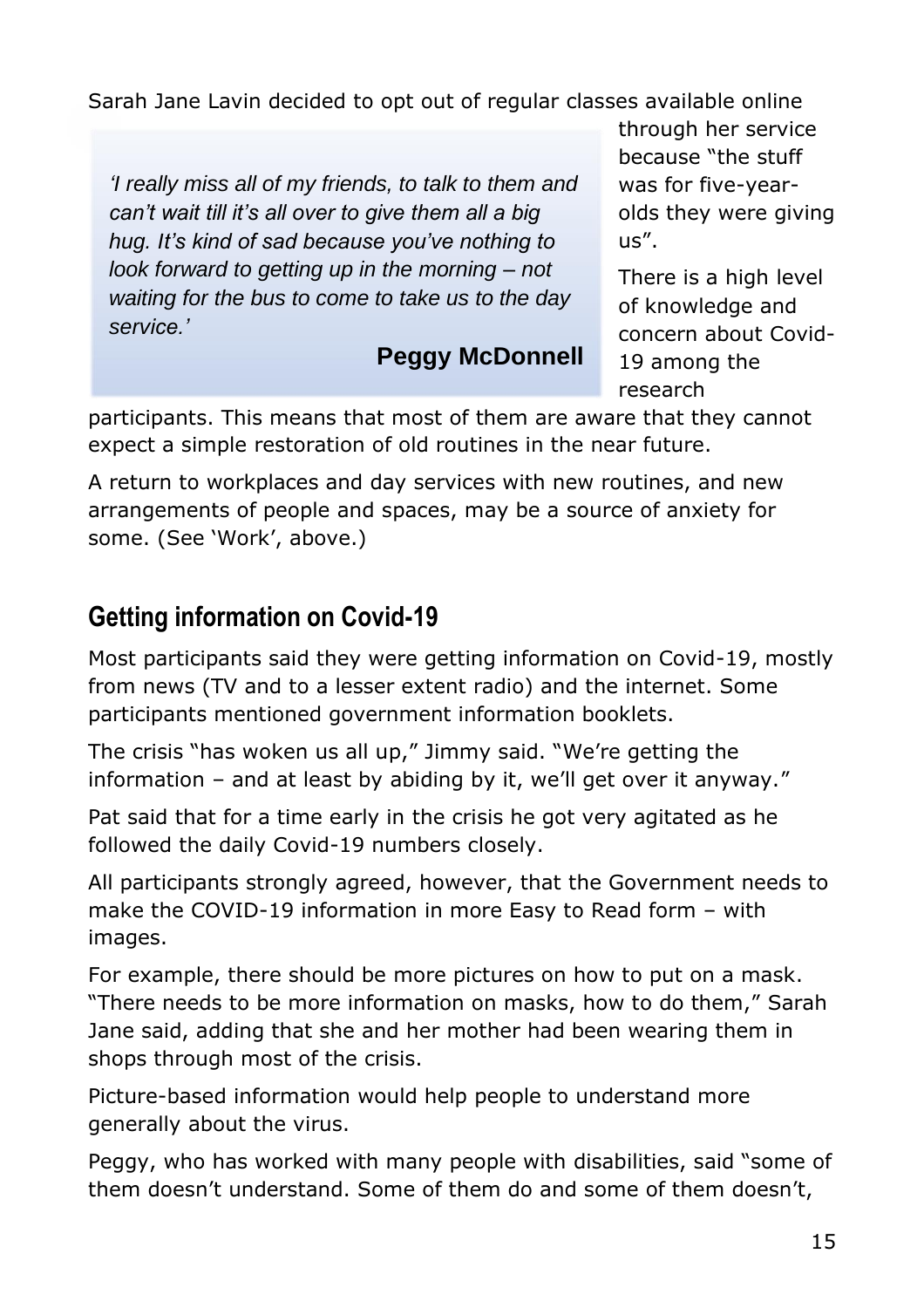we need to get some pictures and show them to them and make signs through the hands."

As Jimmy said, "The picture tells the story."

# **Conclusion and recommendations**

Covid-19 has changed our lives and the way we do things and for people with disabilities it is no different. The Government has a particularly important obligation is to look after people with disabilities.

Article 4 of the UNCRPD says that Ireland undertakes *"to ensure and promote the full realisation of all human rights and fundamental freedoms for all persons with disabilities without discrimination of any kind"*.

*'I am having a very tough life because of lockdown. I'm feeling like pissed off and everything but thing is I've been doing meditation to help me feel better. I've also been going out for walks – I haven't been out for walks for couple weeks but did go out with my granny yesterday and did have a little walk around.'*

It says the State must *"take into account the protection and promotion of the human rights of persons with disabilities in all policies and programmes"* and *"take all appropriate* 

*measures to eliminate discrimination on the basis of disability by any person, organization or private enterprise"*.

**Kai Tiernan**

With that in mind, we make several recommendations.

**Workplaces** and the employers who run them will need to make things easier for people with disabilities returning to work as the crisis eases. It will be very different and for people with disabilities that may not be easy to understand.

Before starting back at work people with disabilities should ask to have a look at the changes in their different workplaces and what is the new way of doing the work. On their first day back at work they should take their time doing their job.

This needs to be made possible by workplaces.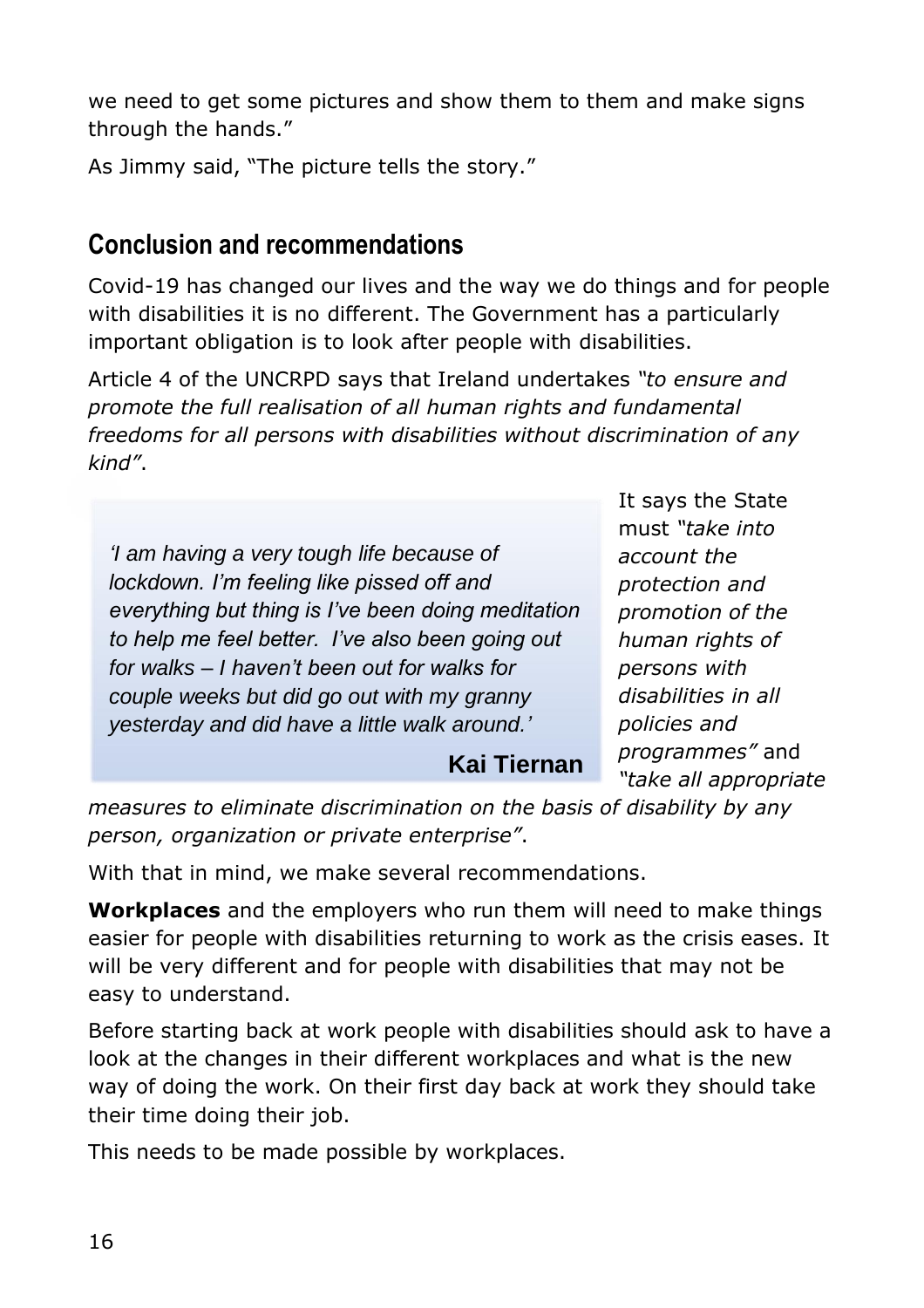In general, **reopening** should not be something that goes ahead first for people without disabilities, while those of us with disabilities have to wait.

The sort of arrangements that make it possible to, for example, reopen a gym or a restaurant in restricted ways for a few people could also be done in services and in work for people with disabilities.

**Information** about Covid-19 is very important and people with disabilities should not be left behind in this area either.

The Government needs to make the COVID-19 information in more Easy to Read form – with images. As wearing masks get more important, there should be picture-based information everywhere about how to put on a mask.

**Consultation** with people with disabilities was severely lacking when services closed down in March 2020. While this is understandable in a situation when there was near-panic in many sectors, there is no excuse for the same failures over the coming weeks, months and possibly years.

It is likely that services will be closing and opening again in future, but it

*'It's really hard. I really missed work to be honest with you, miss the baking on the Monday with Chris. I suppose it's important, we all want to keep safe, we don't want to get sick. All those people that have died it's just unbearable – do you know it's very tough on them, even the families. All the people that died from corona 19, it's unbearable like.'*

### **Mairead McHugh**

must happen with the active consultation and participation of service users.<sup>1</sup>

Not every adult with a disability is attached to a regularly used service provider. As a society we must listen to people with

disabilities outside the framework of 'services', and consider how they're coping in areas as diverse as work, sports, socialising and other activities.

Ireland, having ratified the UNCRPD, must act to promote the **equality and human rights** of people with disabilities. This year the Government

<sup>1</sup> See the survey and report, 'Covid-19 and the impact of the closure of day services on people with intellectual disabilities', Inclusion Ireland, July 2020.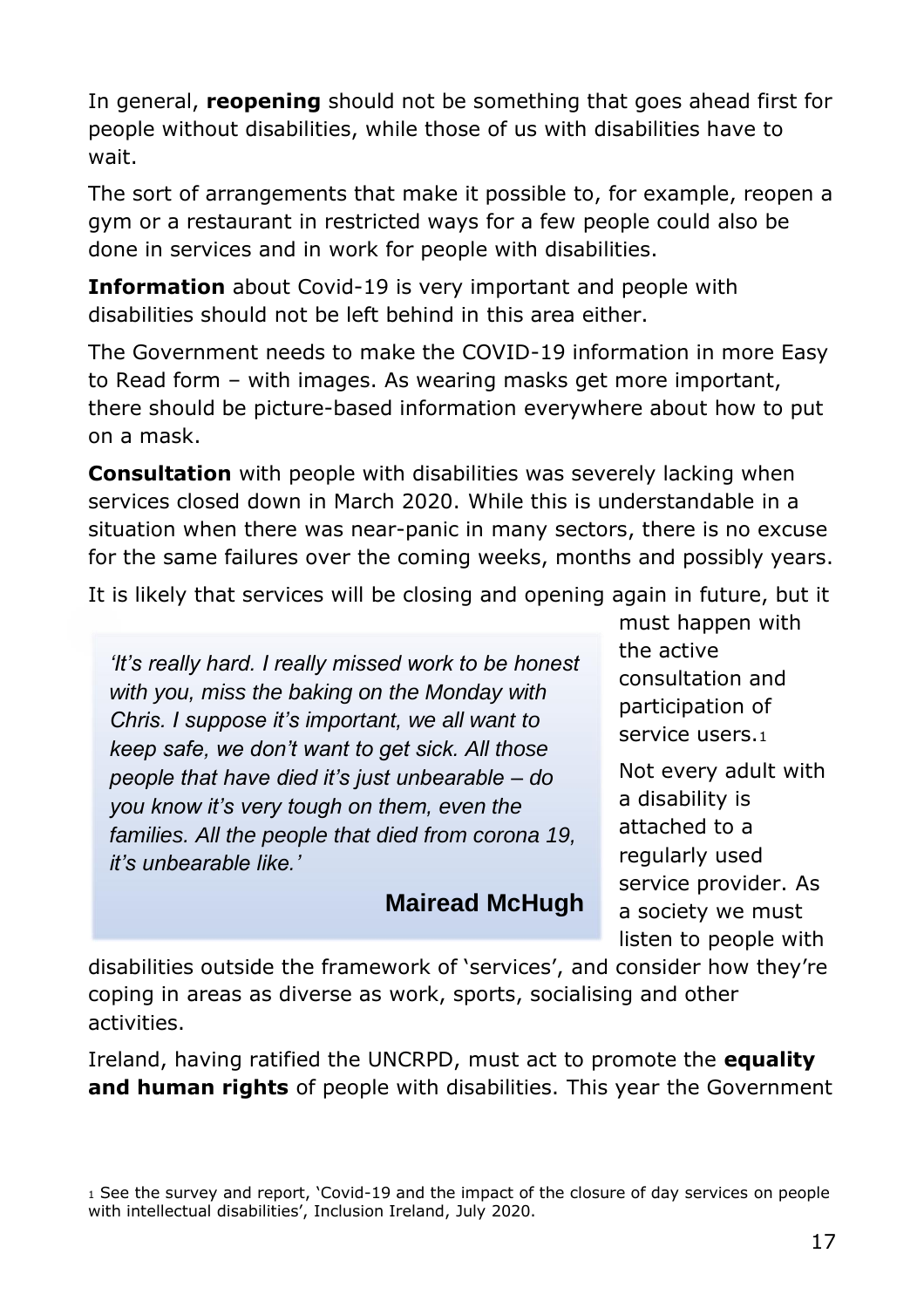is required to report to the UN on how it is complying with its obligations under the Convention.

That report to the UN must include an honest reckoning of the widespread failures to ensure equity for people with disabilities during the Covid-19 crisis, not just for people in full-time care settings but in society more widely.

We hope that our own report will help people with disabilities in Ireland cope better with their experiences during the Covid-19 crisis, by understanding what other people have gone through.

And we hope that the Government acts to help people with disabilities during the ongoing Covid-19 crisis – as Covid-19 could be with us for some time.